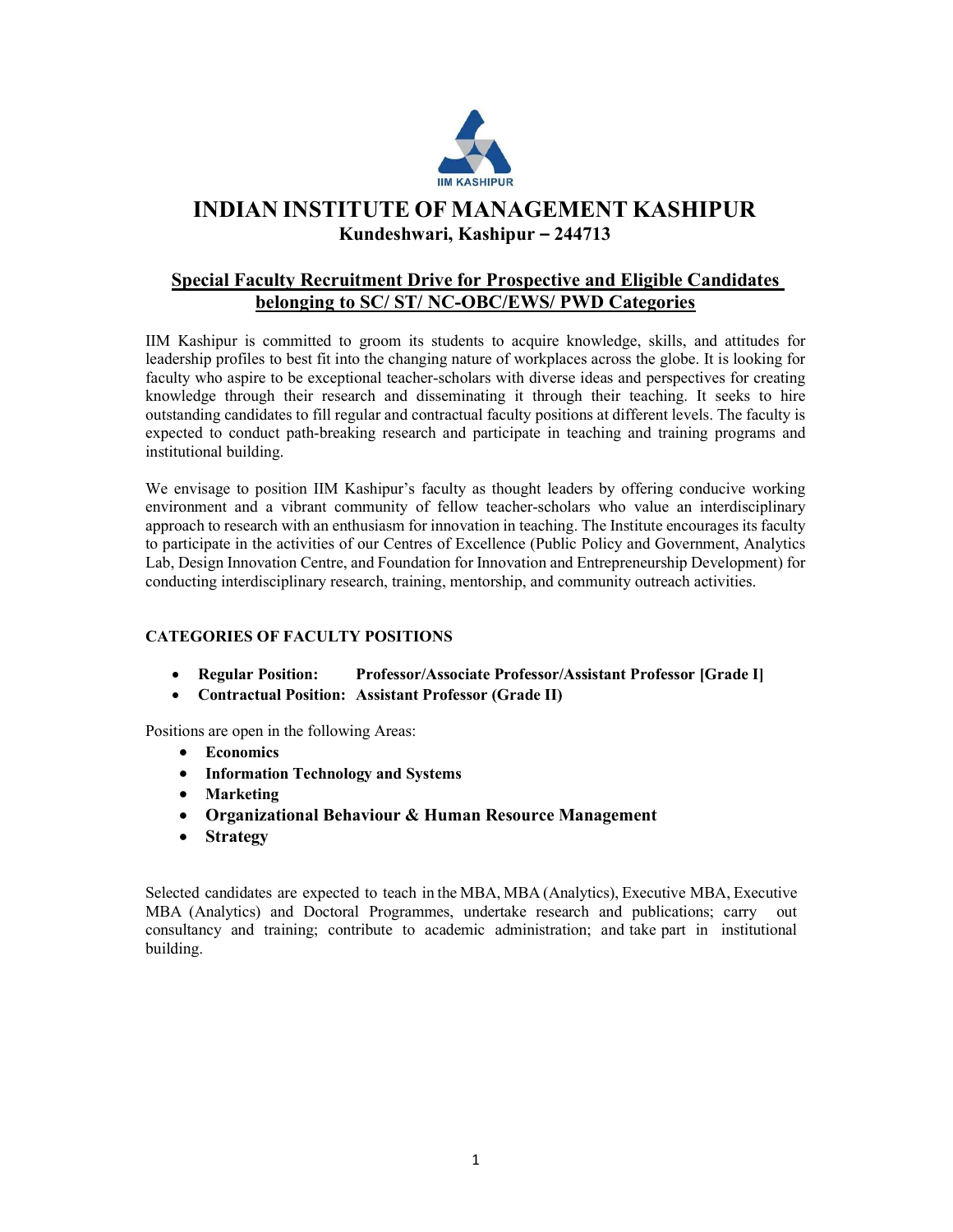## DESIRED SPECIALISATION(S)

| Area                                                           | <b>Desired Specialisation(s)</b>                                        |
|----------------------------------------------------------------|-------------------------------------------------------------------------|
| <b>Economics</b>                                               | Industrial Organisation, Game Theory                                    |
| <b>Information Technology and Systems</b>                      | Core IS, Data Science & Machine Learning, Big Data &<br>Cloud Computing |
| <b>Marketing</b>                                               | B <sub>2</sub> B, Retail Analytics                                      |
| Organizational Behaviour & Human<br><b>Resource Management</b> | Psychology                                                              |
| <b>Strategy</b>                                                | <b>Business Simulation</b>                                              |

## ELIGIBILITY CRITERIA

#### REGULAR FACULTY (Professor/Associate Professor/Assistant Professor [Grade I])

Minimum Qualification for all the positions: Ph.D. or equivalent degree in appropriate subjects, first class or equivalent at the preceding degree with excellent academic record throughout. Additionally, the candidates must fulfil the following requirements for respective levels:

Professor: Minimum ten years teaching/research/industrial experience of which at least four years should be at the level of Associate Professor in IITs, IIMs, IISc, NITIE IISERs or at an equivalent level in other comparable Indian or foreign institutions.

Associate Professor: Minimum six years teaching/research/industrial experience of which at least three years should be at the level of Assistant Professor or equivalent.

Assistant Professor (Grade I): Minimum three years of teaching/research/industrial experience (excluding the experience gained while pursuing Ph.D.).

#### Compensation:

- a. Professor (HAG): Rs. 182200 224100 (Pay Level-15 as per 7th CPC)
- b. Professor: Rs. 150100 220200 (Pay Level 14A as per 7th CPC)
- c. Associate Professor: Rs 139600 211300 (Pay Level 13A2 as per 7th CPC)
- d. Assistant Professor (Grade-I): Rs.  $101500 167400$  (Pay Level 12 as per 7th CPC)

Salary and allowances are admissible as per Government of India rules and as per rules of the Institute as revised from time to time. The pay carries all other allowances similar to a Central Government employee stationed at Kashipur. The fringe benefits, such as HRA, LTA, medical insurance and/or allowance, children education allowance, contribution towards New Pension Scheme (NPS), Cumulative Professional Development Allowance, financial support towards participation in the national and international conferences shall be given as per the Institute norms. Faculty members are permitted to pursue consultancy on income sharing basis as per the Institute rules.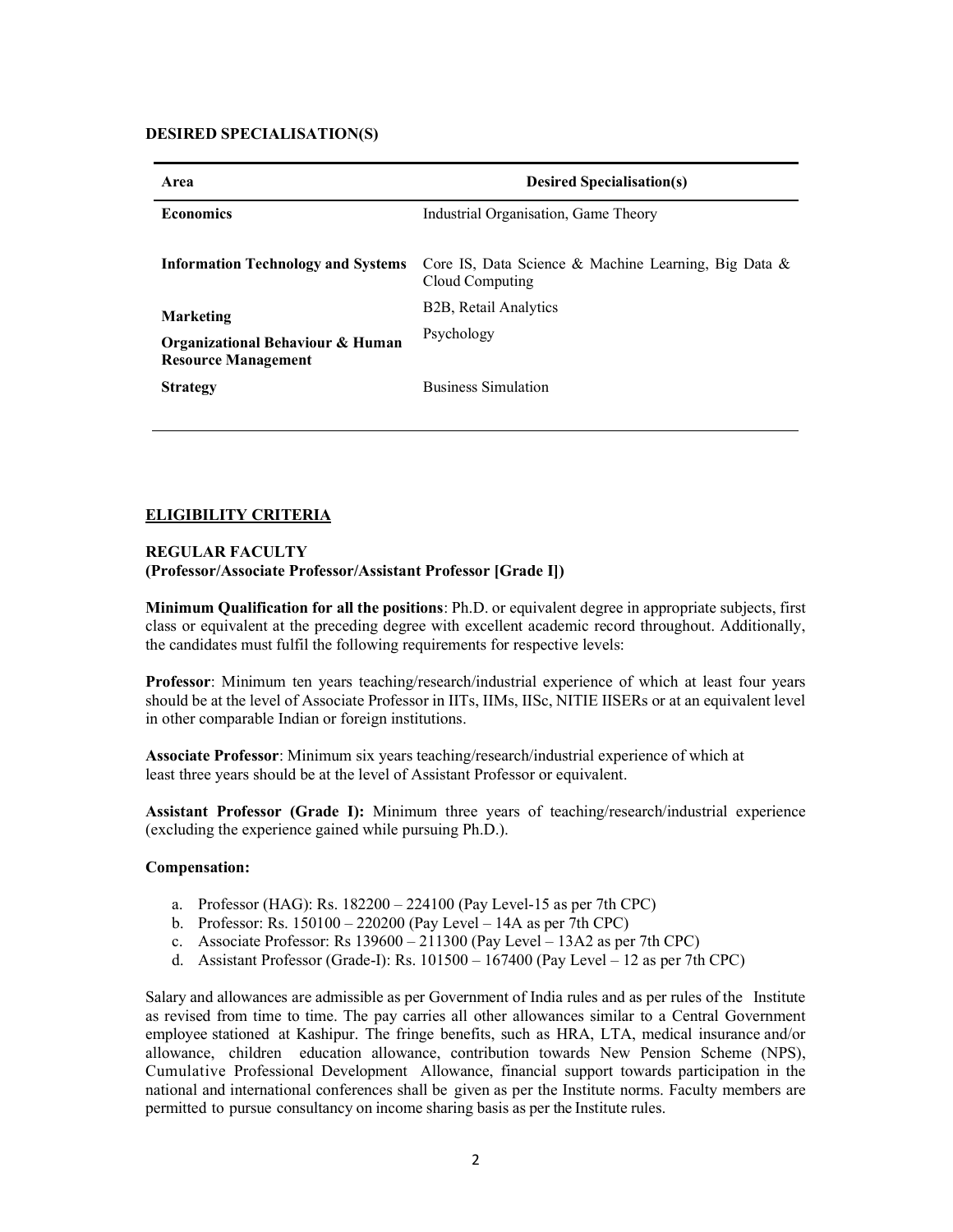#### ASSISTANT PROFESSORS (GRADE II)

#### Profile:

Candidates having Ph.D. with less than three years' experience may also apply for the position of Assistant Professor (Grade II). They will be offered a temporary position and will be placed in Assistant Professor Grade II beginning with Academic Pay Level 10 or 11 depending upon their length of experience.

Based on the performance evaluation as per institute policy, these incumbents will either be moved to the regular position of Assistant Professor (Grade I) at the Pay Level 12 once they acquire the required years of experience or discontinued in case of non-performance (as per the recommendation of 7th CPC).

#### Qualifications:

Ph.D. or equivalent degree in appropriate subjects, first class or equivalent at the preceding degree with excellent academic record throughout.

## Compensation:

Assistant Professor (Grade II): Rs 57700 – 98200 (Pay Level – 10) or Rs 68900 – 117200 (Pay Level  $-11$ ) as per the 7th CPC.

## HOW TO APPLY:

Interested candidates must register and submit online applications at http://www.iimkashipur.ac.in/careers latest by  $30<sup>th</sup>$  April 30, 2022. Besides filling the application online, they must upload required documents as detailed below for the respective positions. Any queries may be addressed to dean.acad@iimkashipur.ac.in.

#### Regular Faculty

## (Professor/Associate Professor/Assistant Professor [Grade I])

- a. Copies of five most recent published papers.
- b. Full list of published papers.
- c. Details of prior teaching experience and feedback received for the last three years.
- d. List of three referees along with their contact details.
- e. Documentary proof in support of community status of reservation.

#### Assistant Professor (Grade II)

- a. Recent resume with details of academic qualifications and work experience.
- b. Copies of three most recent published papers.
- c. Details of prior teaching experience and feedback received for the last three years (if any).
- d. List of three referees along with their contact details.
- e. Documentary proof in support of community status of reservation.